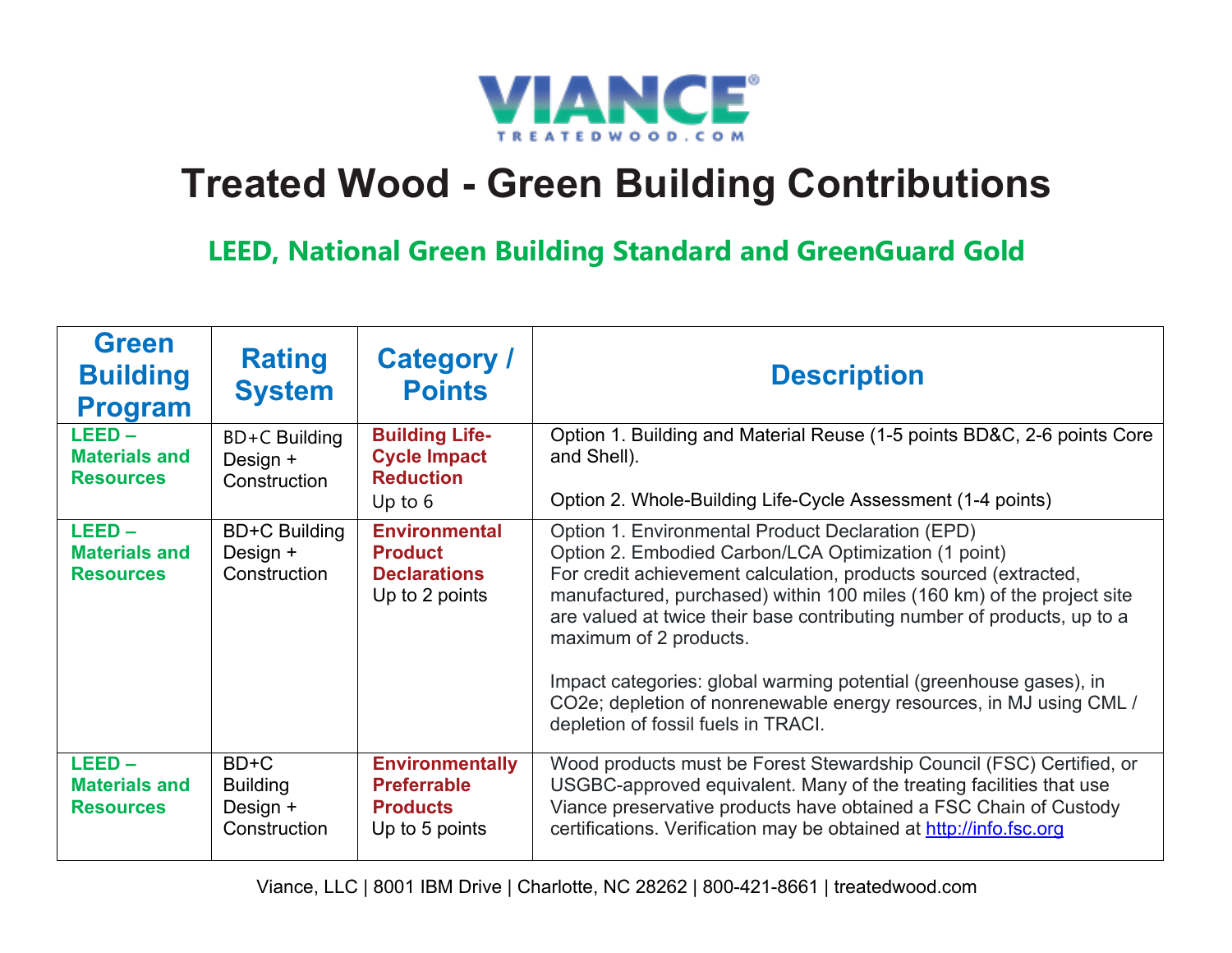|                                                      |                                             |                                                         | Bio-based materials. Bio-based products must meet the Sustainable<br>Agriculture Network's Sustainable Agriculture Standard. Bio-based raw<br>materials must be tested using ASTM Test Method D6866 and be legally<br>harvested, as defined by the exporting and receiving country.<br>Local Production Framing .5 point Maximum 100 mile distance from<br>extraction, processing and manufacturing to project site. 50% of building<br>component required to meet criteria .5 point per component.<br>Viance, LLC. produces all treatment and preservative solutions at |
|------------------------------------------------------|---------------------------------------------|---------------------------------------------------------|--------------------------------------------------------------------------------------------------------------------------------------------------------------------------------------------------------------------------------------------------------------------------------------------------------------------------------------------------------------------------------------------------------------------------------------------------------------------------------------------------------------------------------------------------------------------------|
|                                                      |                                             |                                                         | Venator Materials at factory operations located at 5910 Pharr Mill Rd,<br>Harrisburg, North Carolina 28075.                                                                                                                                                                                                                                                                                                                                                                                                                                                              |
|                                                      |                                             |                                                         | Wood products must be Forest Stewardship Council (FSC) Certified, or<br>USGBC-approved equivalent.                                                                                                                                                                                                                                                                                                                                                                                                                                                                       |
|                                                      | Operations &<br>Maintenance<br>Multifamily  | Up to 6 points                                          |                                                                                                                                                                                                                                                                                                                                                                                                                                                                                                                                                                          |
| $LEED -$                                             | Core and Shell<br>$BD+C$                    | <b>Sourcing of Raw</b>                                  | Wood products must be certified by the Forest Stewardship Council or                                                                                                                                                                                                                                                                                                                                                                                                                                                                                                     |
| <b>Materials and</b><br><b>Resources</b>             | <b>Building</b><br>Design +<br>Construction | <b>Materials</b><br>Up to 2 points                      | USGBC-approved equivalent. Products meeting wood products criteria<br>are valued at 100% of their cost for the purposes of credit achievement<br>calculation.                                                                                                                                                                                                                                                                                                                                                                                                            |
|                                                      |                                             |                                                         | For credit achievement calculation, products sourced (extracted,<br>manufactured and purchased) within 100 miles (160 km) of the project<br>site are valued at twice their base contributing cost, up to a maximum of<br>200% of cost.                                                                                                                                                                                                                                                                                                                                   |
| $LEED -$<br><b>Materials and</b><br><b>Resources</b> | BD+C<br><b>Building</b><br>Design +         | <b>Material</b><br><b>Ingredients</b><br>Up to 2 points | Declare labels designated as Red List Free, LBC Red List Free, or<br>Declared.                                                                                                                                                                                                                                                                                                                                                                                                                                                                                           |
|                                                      | Construction                                |                                                         | Declare labels designated as LBC Red List Approved or LBC Compliant<br>that demonstrate content inventory to 0.1% (1000 ppm)                                                                                                                                                                                                                                                                                                                                                                                                                                             |
|                                                      |                                             |                                                         | For credit achievement calculation, products sourced (extracted,<br>manufactured, purchased) within 100 miles (160 km) of the project site                                                                                                                                                                                                                                                                                                                                                                                                                               |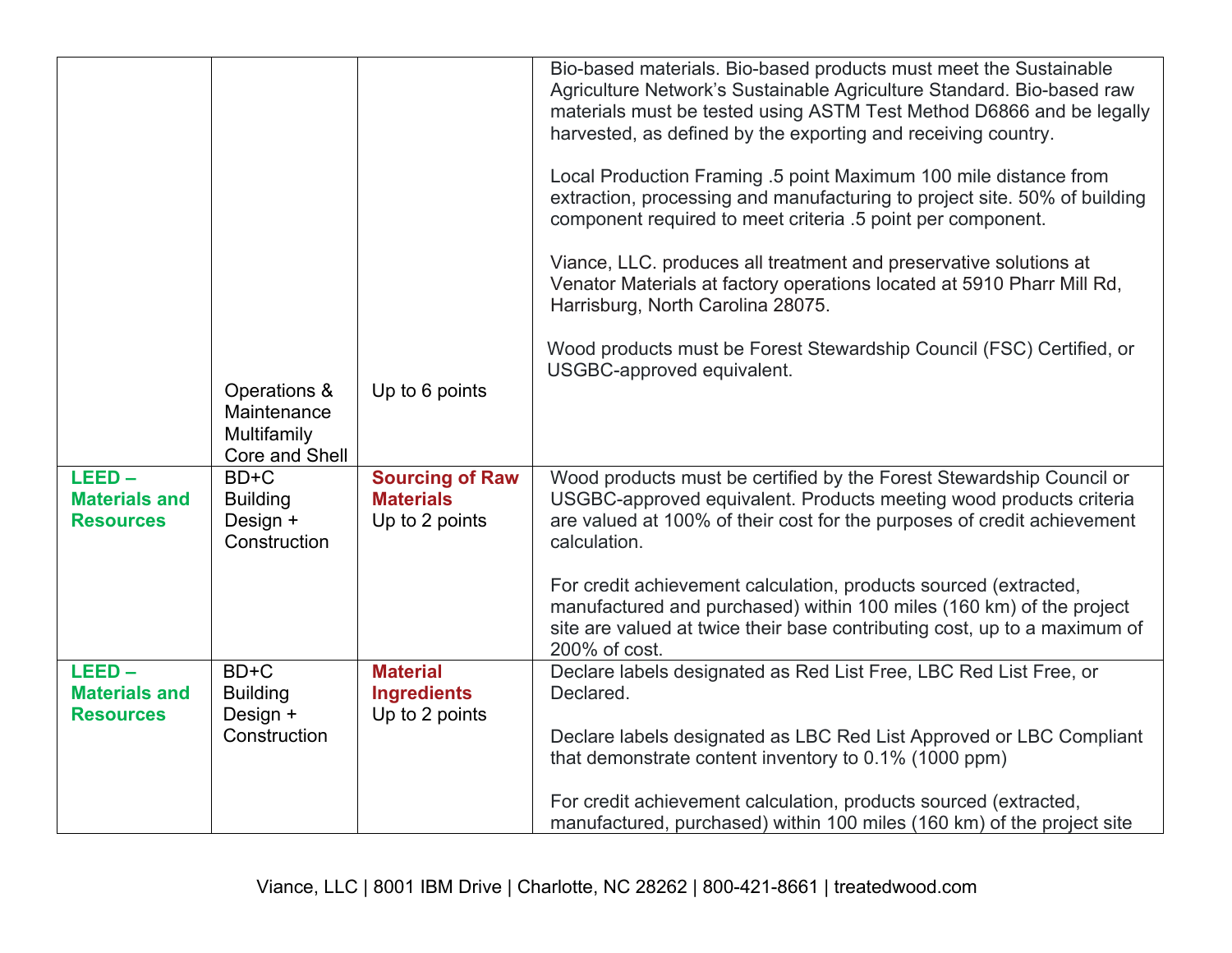|                                                                                                                                     |                                                             |                              | are valued at twice their base contributing number of products, up to a                                                                                                                                                                                                                                                                                                                                                                                                                                                                                                                                                                                                                                                                                                                                                             |
|-------------------------------------------------------------------------------------------------------------------------------------|-------------------------------------------------------------|------------------------------|-------------------------------------------------------------------------------------------------------------------------------------------------------------------------------------------------------------------------------------------------------------------------------------------------------------------------------------------------------------------------------------------------------------------------------------------------------------------------------------------------------------------------------------------------------------------------------------------------------------------------------------------------------------------------------------------------------------------------------------------------------------------------------------------------------------------------------------|
|                                                                                                                                     |                                                             |                              | maximum of 2 products.                                                                                                                                                                                                                                                                                                                                                                                                                                                                                                                                                                                                                                                                                                                                                                                                              |
| $LEED -$<br><b>Materials and</b><br><b>Resources</b><br>D-Blaze FRTW,<br>Preserve CA,<br>Ecolife (EL2),<br>and CCA<br>preservatives | O+M, Building<br>Operations &<br>Maintenance<br>Multifamily | <b>Purchasing</b><br>1 point | Low formaldehyde requirements. Built-in cabinetry and architectural<br>millwork containing composite woods must be constructed from materials<br>documented to have low formaldehyde emissions that meet the<br>California Air Resources Board requirements for ultra-low-emitting<br>formaldehyde (ULEF) resins or no-added formaldehyde-based resins.<br>Salvaged and reused architectural millwork more than one year old at<br>the time of occupancy is considered compliant, provided it meets the<br>requirements for any site-applied paints, coatings, adhesives, and<br>sealants.                                                                                                                                                                                                                                          |
| produced by<br>Viance do not<br>contain added<br>urea-<br>formaldehyde.                                                             |                                                             |                              | Low emissions of volatile organic compounds excluding furniture: The<br>following products must either be inherently non-emitting or be tested<br>and determined compliant in accordance with California Department of<br>Public Health Standard Method v1.2-2017, using the applicable<br>exposure scenario. For products for school classrooms, the testing<br>should be performed using the classroom scenario, for all other products<br>use the default private office scenario Both first-party and third-party<br>statements of product compliance must follow the guidelines in CDPH<br>SM v1.2-2017, Section 8. Organizations that certify manufacturers'<br>claims must be accredited under ISO Guide 65. Laboratories that<br>conduct the tests must be accredited under ISO/IEC 17025 for the test<br>methods they use. |
|                                                                                                                                     |                                                             |                              | <b>Option 2. Building Materials</b><br>For at least one month, track all building material purchases (including<br>furniture) used and/or installed as part of space reconfigurations,<br>additions/alternations, or renovations. Purchase at least 50% (1 point) or<br>75% (2 points, Interiors only), by cost, of total building materials that<br>meet at least one of the following criteria under Reporting, Optimization,<br>and other attributes.<br>Reporting: Health Product Declaration. The end use product has a<br>published, complete Health Product Declaration with full disclosure of<br>known hazards in compliance with the Health Product Declaration Open<br>Standard.<br>Cradle to Cradle Certified. Products purchased have earned Cradle to<br>Cradle certification of any level, Version 3 or newer.       |

Viance, LLC | 8001 IBM Drive | Charlotte, NC 28262 | 800-421-8661 | treatedwood.com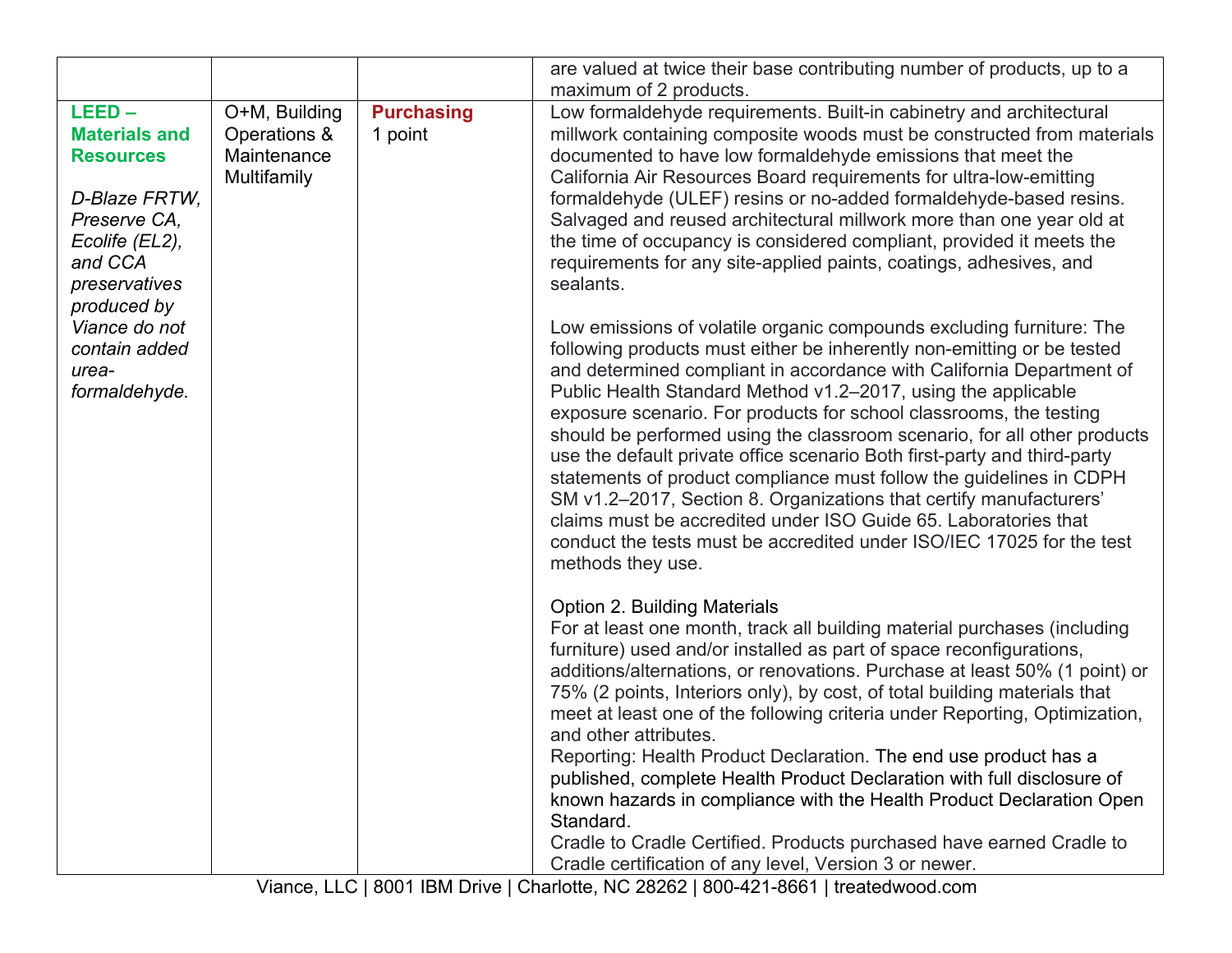|                                                                                                                                             |                                                                                                                                                                             |                                                           | Declare. The Declare label must indicate that all ingredients have been<br>evaluated and disclosed down to 1000 ppm.<br>EPD Optimization path: Products with Environmental Product<br>Declarations (EPDs) that are third-party certified and demonstrate impact<br>reduction below industry average in at least three of the following<br>categories:<br>global warming potential (greenhouse gases), in CO2e; depletion of the<br>stratospheric ozone layer, in kg CFC-11; depletion of nonrenewable<br>energy resources, in MJ. |
|---------------------------------------------------------------------------------------------------------------------------------------------|-----------------------------------------------------------------------------------------------------------------------------------------------------------------------------|-----------------------------------------------------------|-----------------------------------------------------------------------------------------------------------------------------------------------------------------------------------------------------------------------------------------------------------------------------------------------------------------------------------------------------------------------------------------------------------------------------------------------------------------------------------------------------------------------------------|
| $LEED -$<br><b>Materials and</b><br><b>Resources</b>                                                                                        | O+M: Existing<br><b>Buildings</b>                                                                                                                                           | <b>Purchasing</b><br>1 point                              | Paper and wood products must be certified by the Forest Stewardship<br>Council or USGBC-approved equivalent.                                                                                                                                                                                                                                                                                                                                                                                                                      |
| $LEED -$<br><b>Materials and</b><br><b>Resources</b>                                                                                        | O+M: Existing<br><b>Buildings</b><br>$BD+C$<br>MF Core and<br>Shell<br>$BD+C$<br><b>New</b><br>Construction:<br>Retail<br><b>Schools</b><br>Homes MR,<br>(Homes<br>Midrise) | <b>Purchasing</b><br>1 point                              | Pilot Alternative Compliance Path - Legal Wood<br>Purchases consist of at least 50% Certified Sources as defined by ASTM<br>D7612-10. Wood products sourced from Certified Sources are credited<br>at 100% of their value provided:<br>All wood products are verified to be from Legal (non-controversial)<br>Sources as defined by ASTM D7612-10. And<br>At least 70% (based on cost) of all wood products on the project are from<br>Responsible Sources as defined by ASTM D7612-10.                                           |
| <b>LEED - Indoor</b><br><b>Environmental</b><br><b>Quality</b><br><b>FIRE RETARDANT TREATED WOOL</b><br>D-Blaze<br>(FRTW) fire<br>retardant | BD+C                                                                                                                                                                        | <b>Low-Emitting</b><br><b>Materials</b><br>Up to 3 points | Wall panels: At least 75% of all wall panels, by cost or surface area,<br>meet the VOC emissions evaluation, OR inherently non-emitting sources<br>criteria, OR salvaged and reused materials criteria.<br>Ceilings: At least 90% of all ceilings, by cost or surface area, meet<br>the VOC emissions evaluation, OR inherently non-emitting sources<br>criteria, OR salvaged and reused materials criteria.                                                                                                                      |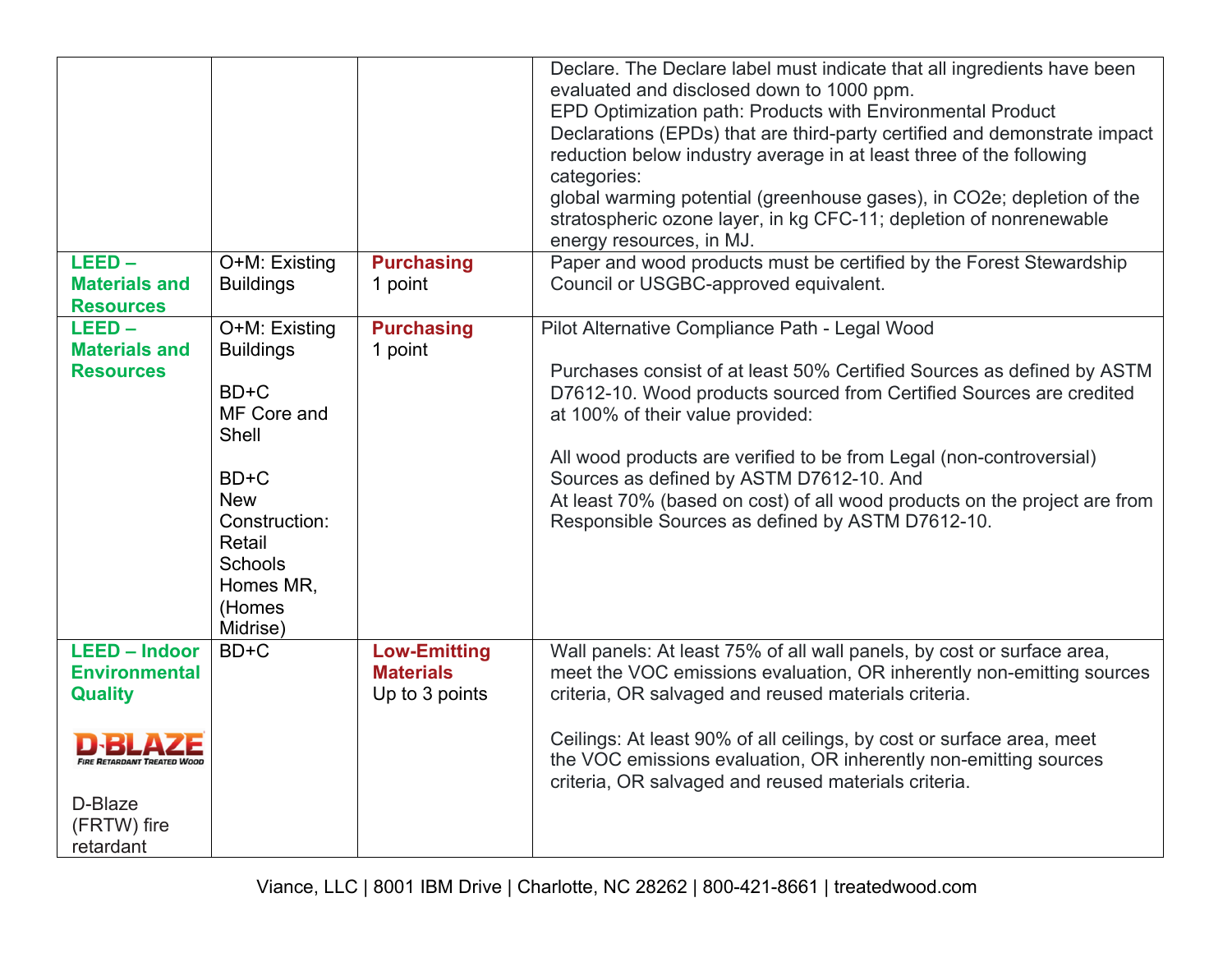| formulations for<br>interior use do<br>not contain<br>added urea-<br>formaldehyde.<br>No VOC's.<br>The APA<br>reference,<br>"Formaldehyde<br>in Structural<br>Panels"<br>documents that<br>structural<br>panels with this<br>classification<br>are<br>manufactured<br>with phenolic<br>resin adhesives<br>that do not<br>contain urea<br>formaldehyde. |      |                | Composite Wood: At least 75% of all composite wood, by cost or surface<br>area, meets the Formaldehyde emissions evaluation OR salvaged and<br>reused materials criteria.<br>The composite wood product category includes all particleboard, medium<br>density fiberboard (both medium density and thin), hardwood plywood<br>with veneer, composite or combination core, and wood structural panels<br>or structural wood products.<br>Product meets the VOC content limits outlined in one of the applicable<br>standards and for projects in North America, methylene chloride and<br>perchloroethylene may not be intentionally added.<br>Certified as ultra-low-emitting formaldehyde (ULEF) product under EPA<br>Toxic Substances Control Act, Formaldehyde Emission Standards for<br>Composite Wood Products (TSCA, Title VI) (EPA TSCA Title VI) or<br>California Air Resources Board (CARB) Airborne Toxic Control Measure<br>(ATCM)<br>Certified as no added formaldehyde resins (NAF) product under EPA<br><b>TSCA Title VI or CARB ATCM</b><br>Wood structural panel manufactured according to PS 1-09 or PS 2-10 (or<br>one of the standards considered by CARB to be equivalent to PS 1 or PS<br>2) and labeled bond classification Exposure 1 or Exterior<br>Structural wood product manufactured according to ASTM D 5456 (for<br>structural composite lumber), ANSI A190.1 (for glued laminated timber),<br>ASTM D 5055 (for I-joists), ANSI PRG 320 (for cross-laminated timber),<br>or PS 20-15 (for finger-jointed lumber). |
|--------------------------------------------------------------------------------------------------------------------------------------------------------------------------------------------------------------------------------------------------------------------------------------------------------------------------------------------------------|------|----------------|-------------------------------------------------------------------------------------------------------------------------------------------------------------------------------------------------------------------------------------------------------------------------------------------------------------------------------------------------------------------------------------------------------------------------------------------------------------------------------------------------------------------------------------------------------------------------------------------------------------------------------------------------------------------------------------------------------------------------------------------------------------------------------------------------------------------------------------------------------------------------------------------------------------------------------------------------------------------------------------------------------------------------------------------------------------------------------------------------------------------------------------------------------------------------------------------------------------------------------------------------------------------------------------------------------------------------------------------------------------------------------------------------------------------------------------------------------------------------------------------------------------------------------------------------|
| $LEED -$<br><b>Regional</b><br><b>Priority</b>                                                                                                                                                                                                                                                                                                         | BD+C | Up to 4 points | These credits have been identified by the USGBC regional councils and<br>chapters as having additional regional importance for the project's<br>region. A database of Regional Priority credits and their geographic<br>applicability is available on the USGBC website, www.usgbc.org/rpc.<br>One point is awarded for each Regional Priority credit achieved, up to a<br>maximum of four.                                                                                                                                                                                                                                                                                                                                                                                                                                                                                                                                                                                                                                                                                                                                                                                                                                                                                                                                                                                                                                                                                                                                                     |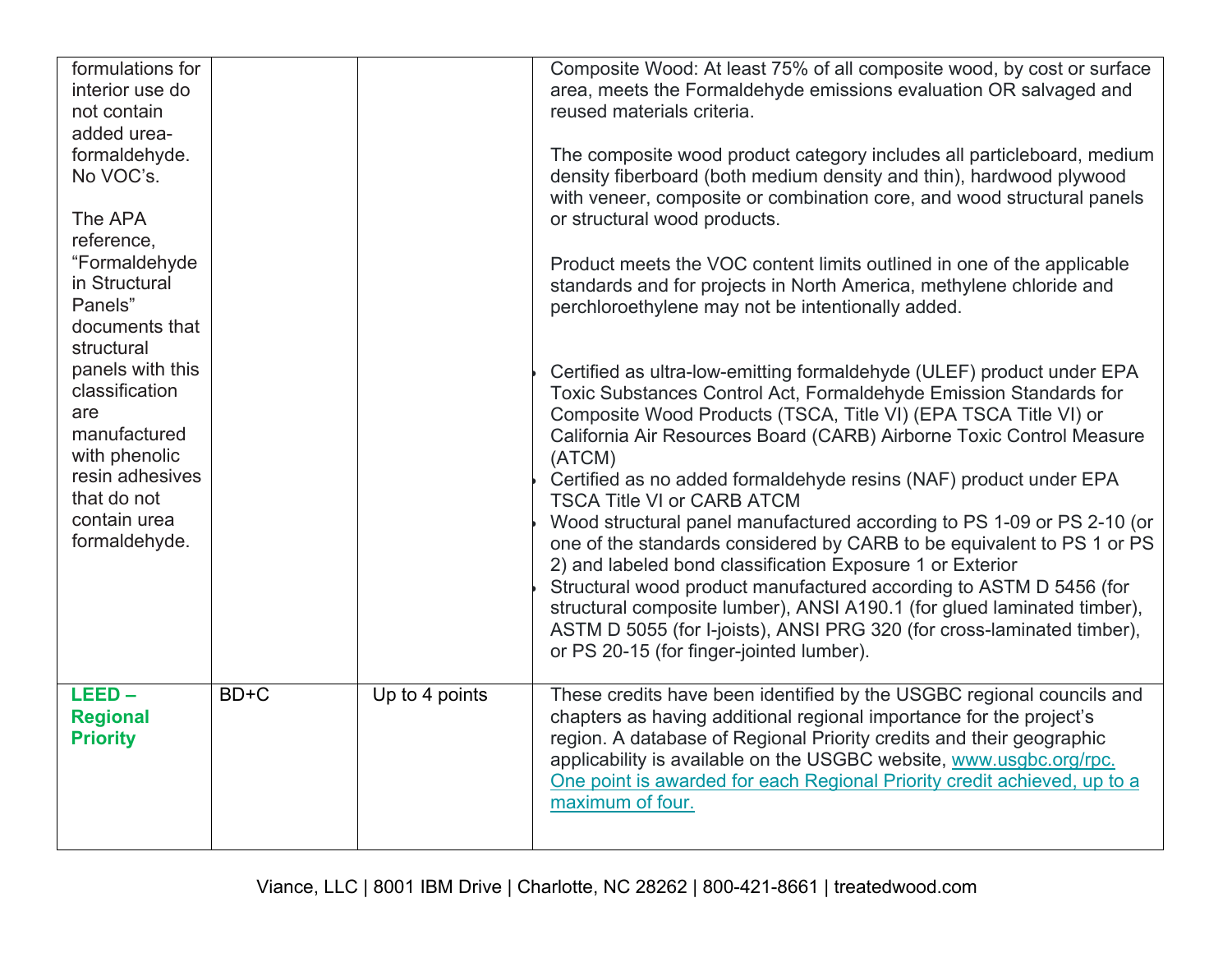| <b>UL GreenGuard Gold Certified for Low Chemical Emissions</b> |                                                                                                                                 |                                                 |                                                                                                                                                                                                                                                                                                                                                                                                                                                                                                                                                                                                                 |  |  |
|----------------------------------------------------------------|---------------------------------------------------------------------------------------------------------------------------------|-------------------------------------------------|-----------------------------------------------------------------------------------------------------------------------------------------------------------------------------------------------------------------------------------------------------------------------------------------------------------------------------------------------------------------------------------------------------------------------------------------------------------------------------------------------------------------------------------------------------------------------------------------------------------------|--|--|
|                                                                | UL.com/GG UL 2818                                                                                                               |                                                 |                                                                                                                                                                                                                                                                                                                                                                                                                                                                                                                                                                                                                 |  |  |
| <b>UL</b><br><b>GreenGuard</b><br><b>Gold</b>                  | <b>GREENGUARD</b><br>PRODUCT CERTIFIED FOR<br>LOW CHEMICAL EMISSIONS<br>UL.COM/GG<br><b>UL 2818</b><br>GOLD                     |                                                 | UL 2818 - 2013 Gold Standard for Chemical Emissions for Building<br>Materials, Finishes and Furnishings<br>Building products and interior finishes are determined compliant in<br>accordance with California Department of Public Health (CDPH) Standard<br>Method V1.2-2017 using an Office and Classroom Environment. Product<br>tested in accordance with UL 2821 test method to show compliance to<br>emission limits on UL 2818. Section 7.1 and 7.2.                                                                                                                                                      |  |  |
|                                                                |                                                                                                                                 |                                                 | <b>National Green Building Standard - Home Innovations</b>                                                                                                                                                                                                                                                                                                                                                                                                                                                                                                                                                      |  |  |
| <b>NGBS Green Certificate #NGBSGCP-000220</b>                  |                                                                                                                                 |                                                 |                                                                                                                                                                                                                                                                                                                                                                                                                                                                                                                                                                                                                 |  |  |
| <b>Preserve CA</b><br>(copper azole)                           | <b>2012 NGBS</b><br>503.2(4)<br>Erosion<br><b>2015 NGBS</b><br>503.2(4)<br><b>2020 NGBS</b>                                     | Up to 5 points<br>Up to 6 points                | Certification to the ICC-700 National Green Building Standard. Home<br>Innovation Research Labs authorizes accredited verifiers to award points<br>toward certification without additional documentation when the product(s)<br>is used as noted below.<br>Erosion reduced through use of terracing, retaining walls, landscaping<br>and re-stabilization.                                                                                                                                                                                                                                                      |  |  |
|                                                                | 503.2(4)                                                                                                                        | Up to 6 points                                  | Retaining walls built with this product must be an integral part of the<br>installed landscape plan designed to limit long term erosion.                                                                                                                                                                                                                                                                                                                                                                                                                                                                        |  |  |
| <b>Preserve CA</b><br>(copper azole)<br>ם:                     | <b>2012 NGBS</b><br>602.1.6<br>Termite-<br>resistant<br>materials<br><b>2015 NGBS</b><br>602.1.6<br><b>2020 NGBS</b><br>602.1.6 | 2 to 6 points<br>2 to 6 points<br>2 to 6 points | Termite-resistant materials are used in portions of the building.<br>To earn 2 points, product is used in conjunction with other termite-<br>resistant materials for the first 2' of all the foundation, floor, and structural<br>wall, wall cladding, and exterior deck components in zones with slight to<br>moderate termite infestation. Four points are awarded when used in the<br>first 3' in moderate to heavy termite zones, and 6 points are awarded for<br>use in all of the foundation, floor, and structural wall, wall cladding, and<br>exterior deck components in areas of very heavy termites. |  |  |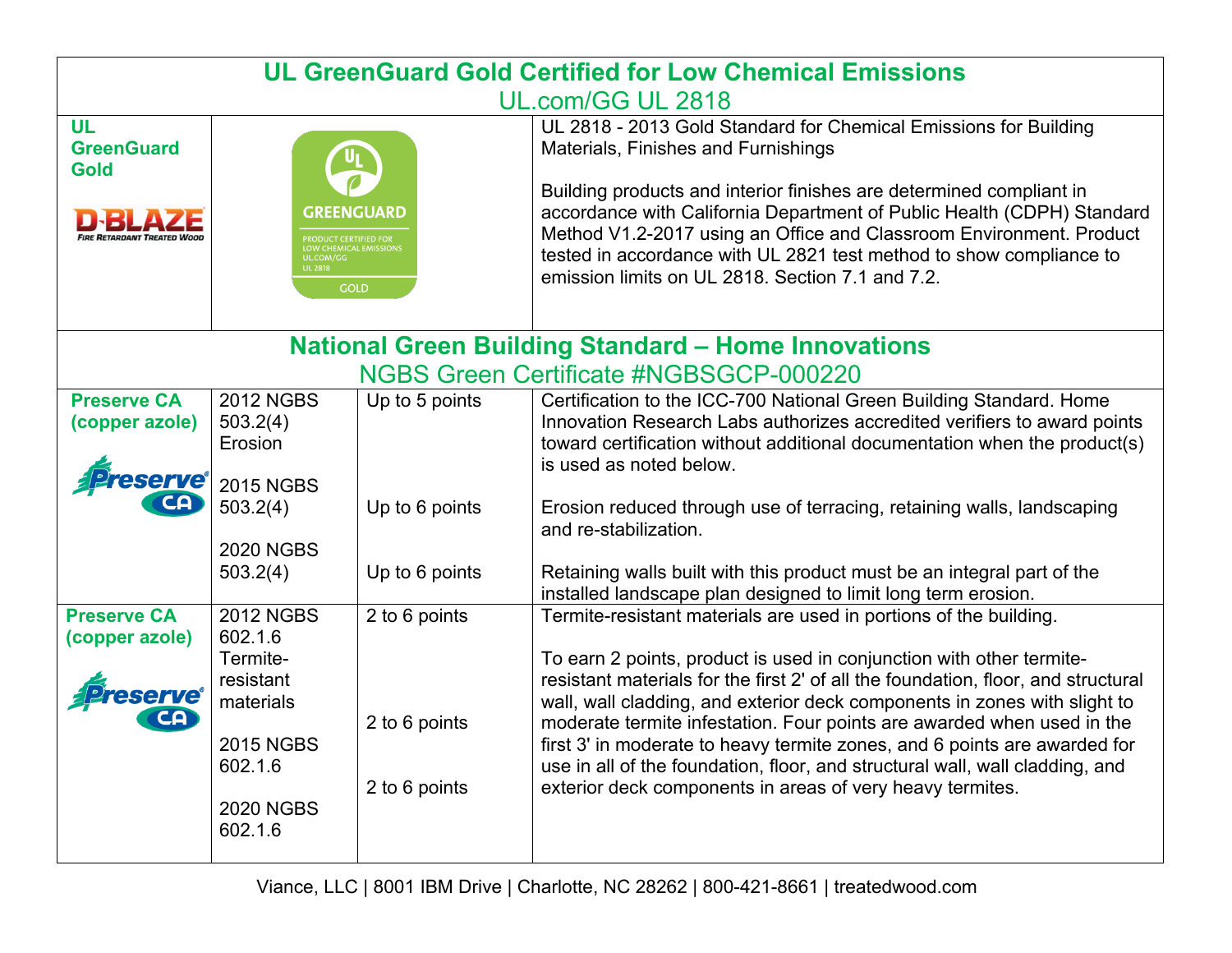| <b>National Green Building Standard - Home Innovations</b> |               |                                                                                                                                                                                                                                                                                                                                                                               |  |
|------------------------------------------------------------|---------------|-------------------------------------------------------------------------------------------------------------------------------------------------------------------------------------------------------------------------------------------------------------------------------------------------------------------------------------------------------------------------------|--|
|                                                            |               | NGBS Green Certificate #NGBSGCP-000054                                                                                                                                                                                                                                                                                                                                        |  |
| <b>2012 NGBS</b><br>602.1.6                                | 2 to 6 points | Certification under ICC-700 National Green Building Standard. Home<br>Innovation Research Labs authorizes accredited verifiers to award points                                                                                                                                                                                                                                |  |
| resistant<br>materials                                     |               | toward certification without additional documentation when the product(s)<br>is used as noted below.                                                                                                                                                                                                                                                                          |  |
| <b>2015 NGBS</b>                                           | 2 to 6 points | Termite-resistant materials are used in portions of the building.                                                                                                                                                                                                                                                                                                             |  |
| 602.1.6                                                    |               | To earn 2 points, product is used in conjunction with other termite-<br>resistant materials for the first 2' of all the foundation, floor, and structural                                                                                                                                                                                                                     |  |
| <b>2020 NGBS</b><br>602.1.6                                |               | wall, wall cladding, and exterior deck components in zones with slight to<br>moderate termite infestation. Four points are awarded when used in the<br>first 3' in moderate to heavy termite zones, and 6 points are awarded for<br>use in all of the foundation, floor, and structural wall, wall cladding, and<br>exterior deck components in areas of very heavy termites. |  |
|                                                            | Termite-      | 2 to 6 points                                                                                                                                                                                                                                                                                                                                                                 |  |

## **Resources**

1. LEED Links – usgbc.org

## LEED for Building Design and Construction

BD+C: New Construction

BD+C: Core and Shell

BD+C: Data Centers

BD+C: Healthcare

BD+C: Hospitality

BD+C: Retail

BD+C: Schools

BD+C: Warehouses and Distribution Centers

LEED for Operations and Maintenance

O+M: Existing Buildings

O+M: Data Centers